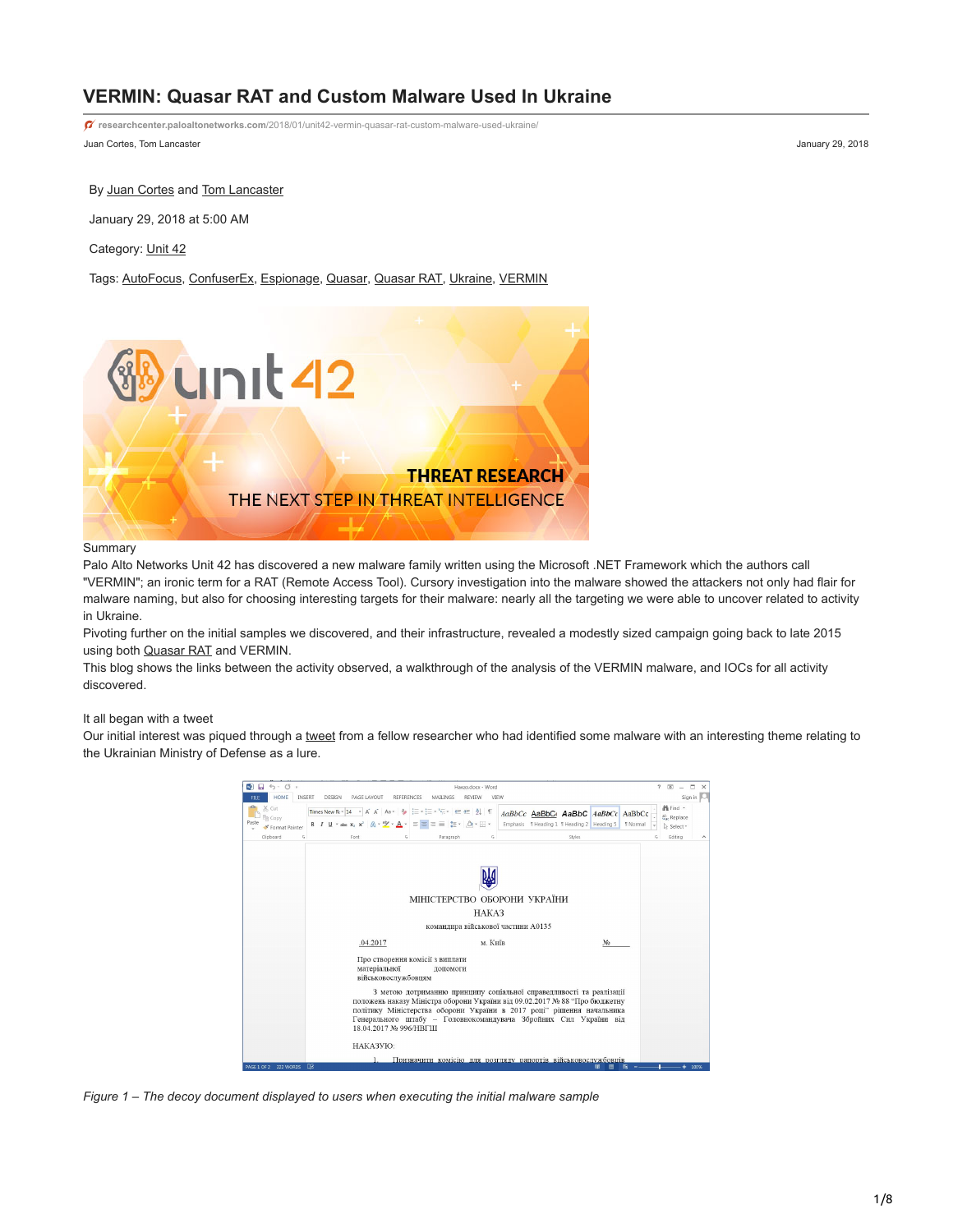The sample was an SFX exe which displayed a decoy document to users before continuing to execute the malware; the hash of the file is given below.

SHA256 31a1419d9121f55859ecf2d01f07da38bd37bb11d0ed9544a35d5d69472c358e

The malware was notable for its rare use of HTTP encapsulated [SOAP](https://en.wikipedia.org/wiki/SOAP), an XML based protocol used for exchanging structured information, for command and control (C2), which is something not often seen in malware samples. Using AutoFocus, we were quickly able to find similar samples, by pivoting on the artifacts the malware created during a sandbox run, resulting in 7 other samples as shown in Figure 2.

| Search                                                                                                                      |                                              |                               |               |
|-----------------------------------------------------------------------------------------------------------------------------|----------------------------------------------|-------------------------------|---------------|
| Match the following condition:                                                                                              |                                              |                               | ٠<br>$\cdots$ |
| Match Any v of the following conditions:                                                                                    | ٠                                            |                               | $\cdots$      |
| Mutex Activity<br>CreateMutexW, Z6340YQZ<br>$\mathbf{v}$<br>$\sim$<br>contains                                              | $\overline{\phantom{0}}$                     | ٠                             | $\cdots$      |
| Mutex Activity<br><b>HNTOH9</b><br>$\mathbf{v}$<br>$\;$<br>contains                                                         |                                              | $\overline{\phantom{0}}$<br>٠ | <b>STA</b>    |
| File Activity<br>v   sample.exe, Write, Users\Administrator\AppData\Roaming\Microsoft\Addins\settings<br>$\sim$<br>contains | $\qquad \qquad \blacksquare$                 |                               | $\cdots$      |
| Đ<br><b>E</b> Remote Search<br>$\triangleright$<br>$\bullet$<br>土<br>M<br>O<br>土<br>A debug > API<br>Q Search               |                                              |                               |               |
| Statistics<br>Domain, URL & IP Address Information<br>Sessions<br>Indicators<br><b>Samples</b>                              |                                              |                               |               |
| Found 8 samples in 25.1 seconds $\odot$<br>My Samples Public Samples All Samples                                            | It's ort by: First Seen   El Columns   C   C |                               |               |
| WildFire<br>File<br>Last<br>First Seen $\psi$<br>Verdict SHA256<br>File Size (Bytes)<br><b>Type Updated Tags</b>            |                                              |                               |               |

*Figure 2 – Pivoting in AutoFocus makes it easy to find similar malware samples.*

Using the [Maltego for AutoFocus](https://live.paloaltonetworks.com/t5/Maltego-for-AutoFocus/ct-p/AutoFocus_Maltego) transforms, we were then able to take the newly discovered samples and look at the C2 infrastructure in an attempt to see if we could link the samples together and in turn see if these C2's were contacted by malware. We quickly built up a picture of a campaign spanning just over 2 years with a modest C2 infrastructure:



*Figure 3 – Further analysis using AutoFocus & other data sources allows us to link up the activity discovered so far.*

The malware samples we discovered fell largely into two buckets: Quasar Rat and VERMIN. Quasar RAT is an open-source malware family which has been used in several other attack campaigns including [criminal](https://community.rsa.com/community/products/netwitness/blog/2017/10/02/malspam-delivers-rat-spyware-quasar-9-27-2017) and [espionage](https://blog.paloaltonetworks.com/2017/01/unit42-downeks-and-quasar-rat-used-in-recent-targeted-attacks-against-governments/) motivated attacks. But a reasonable number of the samples were the new malware family, VERMIN. Looking at the samples in our cluster we could see the themes of the dropper files were similar to our first sample. Notably, most of the other files we discovered did not come bundled with a decoy document and instead were simply the malware and dropper compiled with icons matching popular document viewing tools, such as Microsoft Word. Names of some of the other dropper binaries observed are given below, with the original Ukrainian on the left and the translated English (via Google) on the right:

#### **Translated Name (if applicable)**

Ваш\_ сертиф\_кати для отримання безоплатно\_ вторинно\_ допомоги.exe Your certificate for free\_receive help.exe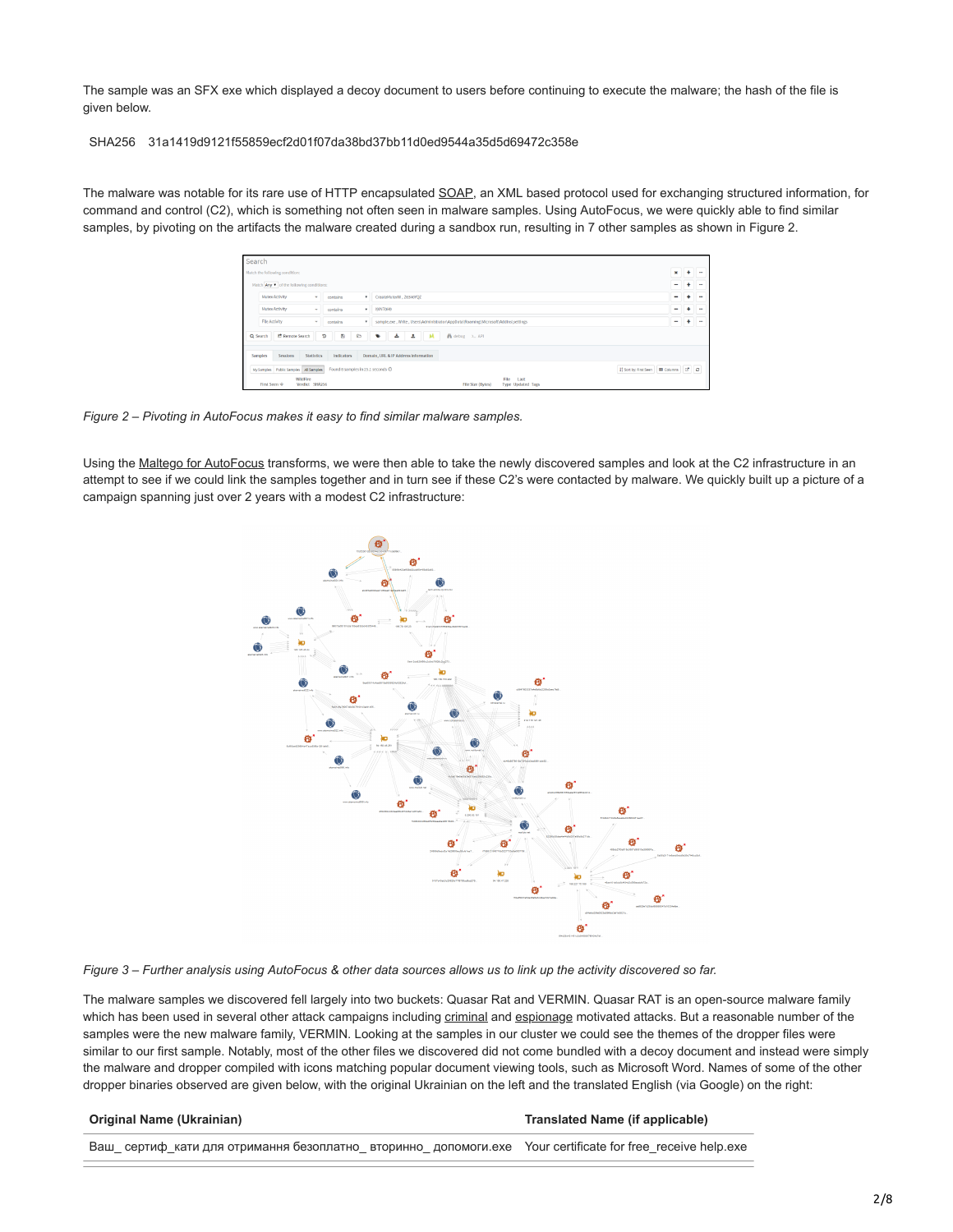| доповідь2.ехе                              | report2.exe                     |
|--------------------------------------------|---------------------------------|
| доповідь забезпечення паливом 08.06.17 ехе | fuel supply report 08.06.17 exe |
| Ig svet smeta2016-2017cod.exe.             | N/A                             |
| lugansk 2273 21.04.2017.exe                | N/A                             |
| Отчет-районы 2кв-л-2016.ехе                | Report-areas 2kv-l-2016.exe     |

Given the interesting targeting themes and the discovery of a new malware family, we decided to take a peek at what "VERMIN" was capable of and document it here.

#### Dissecting VERMIN

For this walkthrough, we'll be going through the analysis of the following sample:

| SHA256 | 98073a58101dda103ea03bbd4b3554491d227f52ec01c245c3782e63c0fdbc07 |
|--------|------------------------------------------------------------------|
|--------|------------------------------------------------------------------|

Compile Timestamp 2017-07-04 12:46:43 UTC

Analyzing the malware dynamically quickly gave us a name for the malware, based on the PDB string present in the memory of the sample: Z:\Projects\Vermin\TaskScheduler\obj\Release\Licenser.pdb

As is the case with many of the samples from the threat actors behind VERMIN, our sample is packed initially with the popular .NET obfuscation tool [ConfuserEx](https://yck1509.github.io/ConfuserEx/). Using a combination of tools, we were able to unpack and deobfuscate the malware. Following initial execution, the malware first checks if the [installed input language](https://technet.microsoft.com/en-us/library/cc766191(v=ws.10).aspx) in the system is equal to any of the following:

- ru Russian
- uk Ukrainian
- ru-ru Russian
- uk-ua Ukrainian

If none of the languages above is found the malware calls "Application. Exit()", however despite its name, this API call doesn't actually successfully terminate the application, and instead the malware will continue to run. It's likely the author intended to terminate the application, in which case a call like "System.Environment.Exit()" would have been a better choice. The fact that this functionality does not work as intended suggests that if author tested the malware before deployment, they were likely to be doing so on systems where the language matches the list above, since otherwise they would notice that the function is not working as expected.

After passing the installed language check the malware proceeds to decrypt an embedded resource using the following logic:

- It retrieves the final four bytes of the encrypted resource.
- These four bytes are a CRC32 sum, and the malware then proceeds to brute force what 6-byte values will give this CRC32 sum.
- Once it finds this array of 6 bytes it performs an MD5 hash sum on the bytes, this value is used as the key.
- The first 16bytes of the encrypted resource are then used as the IV for decryption
- Finally, using AES it decrypts the embedded resource.

A script mirroring this routine can be found in appendix C.

After decrypting the embedded resource, the malware passes several hardcoded arguments to the newly decrypted binary and performs a simple setup routine before continuing execution. The embedded resource contains all the main code for communications and functionality the RAT contains.

First the malware attempts to decrypt all of the strings passed as parameters. If no arguments were supplied the malware attempts to read a configuration file from a pre-defined location expecting it to be base64-encoded and encrypted with 3-DES using a hardcoded key "KJGJH&^\$f564jHFZ":

C:\Users\Admin\AppData\Roaming\Microsoft\AddIns\settings.dat

If arguments were supplied, they are saved and encrypted to the same location as above.

Parameters supplied are given below. Note that these are the actual variable names used by the malware author:

- serverIpList
- mypath
- keyloggerPath
- mutex
- username
- password
- keyloggerTaskName
- myTaskName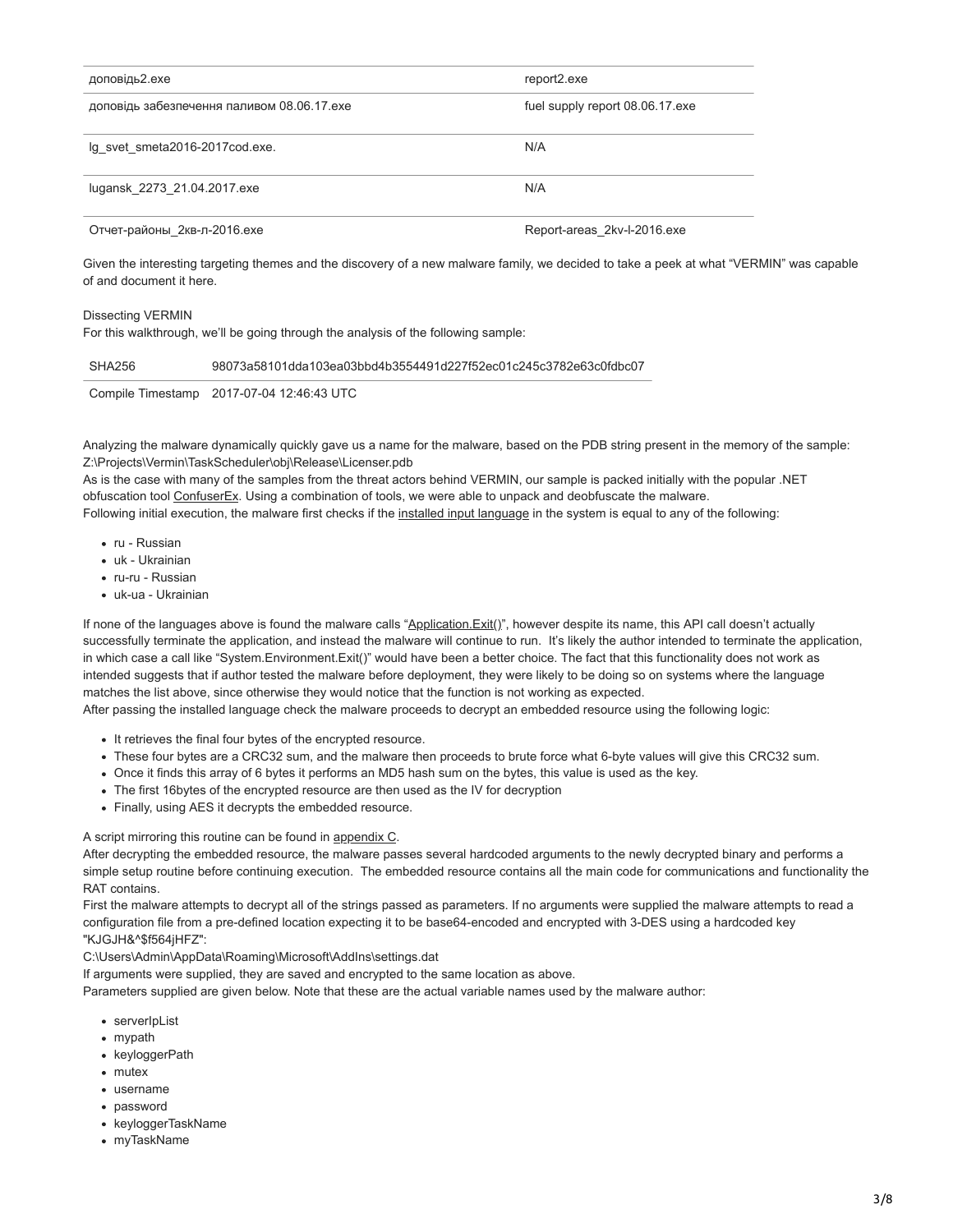- myProcessName
- keyLoggerProcessName
- mvTaskDecription
- myTaskAuthor
- keyLoggerTaskDecription
- keyLoggerTaskAuthor

The decrypted resource is set to be run as a scheduled task every 30 minutes, indefinitely.

After this, the malware is ready to start operations, and does so by collecting various information about the infected machine, examples of collected information includes but is not limited to:

- Machine name
- Username
- OS name via WMI query
- Architecture: x64 vs x86 (64 vs. 32 bit)
- Local IP Address
- Checks Anti-Virus installed via WMI query

If the Anti-Virus (AV) query determines any AV is installed the malware does not install the keylogger. The keylogger is embedded as a resource named 'AdobePrintFr'. This binary is only packed with Confuser-Ex and is not further obfuscated.

The malware then sends its initial beacon using a SOAP envelope to establish a secure connection. The author uses the WSHttpBinding() API - which allows the author to use WS-Addressing and purposely sets the WSMessageEncoding.Mtom to encode the SOAP messages. The author also sets up for using 'Username' authentication for communicating with its C2, presumably allowing the author easier control over the various infected hosts. A defanged exemplar request/response is given below:

- 1 POST /CS HTTP/1.1
- 2 MIME-Version: 1.0
- 3 Content-Type: multipart/related; type="application/xop+xml";start="<http://tempuri.org/0>";boundary="uuid:ae621187-99b2-4b50-8a74-a33e8
- 4 Host: akamainet024[.]info
- 5 Content-Length: 1408
- 6 Expect: 100-continue
- 7 Accept-Encoding: gzip, deflate
- 8 Connection: Keep-Alive
- 9 --uuid:ae621187-99b2-4b50-8a74-a33e8c7c0990+id=3
- 10 Content-ID: <http://tempuri.org/0>
- 11 Content-Transfer-Encoding: 8bit
- 12 Content-Type: application/xop+xml;charset=utf-8;type="application/soap+xml"
- 13 <s:Envelope xmlns:s="http://www.w3.org/2003/05/soap-envelope" xmlns:a="http://www.w3.org/2005/08/addressing"><s:Header><a:Action
- 14 s:mustUnderstand="1">http://schemas.xmlsoap.org/ws/2005/02/trust/RST/Issue</a:Action><a:MessageID>urn:uuid:159e7656-a3ea-4099-aa <a:Address>http://www.w3.org/2005/08/addressing/anonymous</a:Address></a:ReplyTo><a:To s:mustUnderstand="1">http://akamainet024 <t:RequestSecurityToken Context="uuid-9a01748a-8acf-449e-9a3d-febcff2f2406-3" xmlns:t="http://schemas.xmlsoap.org/ws/2005/02/trust"> <t:TokenType>http://schemas.xmlsoap.org/ws/2005/02/sc/sct</t:TokenType><t:RequestType>http://schemas.xmlsoap.org/ws/2005/02/trust/Is <t:BinaryExchange ValueType=" http://schemas.xmlsoap.org/ws/2005/02/trust/tlsnego" EncodingType="http://docs.oasis-open.org/wss/2004/ 1.0#Base64Binary">FgMBAFoBAABWAwFaCdyfpYsLZDbnCizlWg3iw2M80KiaWb+oIgzhJ1BvugAAGAAvADUABQAKwBPAFMAJwAoAMgA </t:BinaryExchange></t:RequestSecurityToken></s:Body></s:Envelope> --uuid:ae621187-99b2-4b50-8a74-a33e8c7c0990+id=3--

VERMIN collects all keystrokes and clipboard data and encrypts the data before storing it in the following folder:

%appdata%\Microsoft\Proof\Settings.{ED7BA470-8E54-465E-825C-99712043E01C}\Profiles\.

Each file is saved with the following format: "{0:dd-MM-yyyy}.txt". The data is encrypted using the same method and 3-DES key, used to encrypt the configuration file.

Vermin supports the following commands:

- ArchiveAndSplit
- CancelDownloadFile
- CancelUploadFile
- CheckIfProcessIsRunning
- CheckIfTaskIsRunning
- CreateFolder
- DeleteFiles
- DeleteFolder
- DownloadFile
- GetMonitors
- GetProcesses
- KillProcess
- ReadDirectory
- RenameFile
- RenameFolder
- RunKeyLogger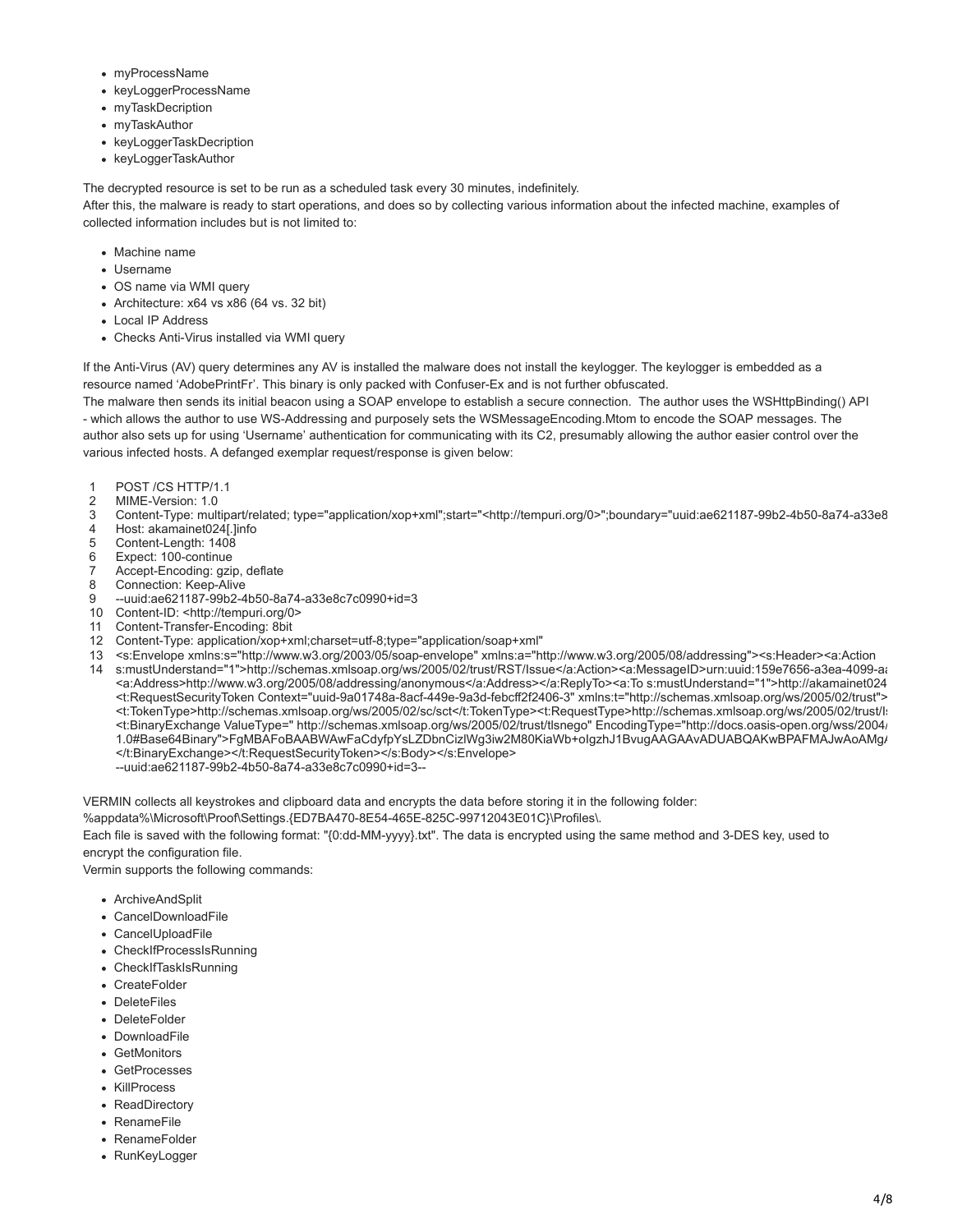- SetMicVolume
- ShellExec
- StartAudioCapture
- StartCaptureScreen
- StopAudioCapture
- StopCaptureScreen
- UpdateBot
- UploadFile

For most of these commands, the malware requires "hands-on-keyboard" style one-to-one interactions.

Often remote access tools written in .NET borrow and steal code from other tools due to the plethora of code available through open source; however, it appears that whilst some small segments of code may have been lifted from other tools, this RAT is not a fork of a well-known malware family: it's mostly original code.

We have linked all the samples we have been able to identify to the same cluster of activity: this strongly suggests the VERMIN malware is used exclusively by this threat actor and this threat actor alone.

#### Concluding thoughts

We were unable to definitively determine the aims of the attackers or the data stolen. However, given the limited number of samples, the targeting themes observed, and the "hands-on-keyboard" requirement for most of the malwares' operations (except for keylogging), it seems likely that the malware is used in targeted attacks in Ukraine.

Ukraine remains a ripe target for attacks, even gaining its own [dedicated Wikipedia page](https://en.wikipedia.org/wiki/2017_cyberattacks_on_Ukraine) for attacks observed in 2017. In addition to the high-profile attacks such as the [Petya/NotPetya](https://www.theregister.co.uk/2017/06/28/petya_notpetya_ransomware/) and [BadRabbit,](https://www.crowdstrike.com/blog/badrabbit-ms17-010-exploitation-part-one-leak-and-control/) which have been widely reported, there are likely many smaller campaigns like the one described in this blog aimed to steal data to gain an information advantage for the attackers' sponsors.

Palo Alto Networks defends our customers against the samples discussed in this blog in the following ways:

- Wildfire identifies all samples mentioned in this article as malicious.
- Traps identifies all samples mentioned in this article as malicious.
- C2 domains used in this campaign are blocked via Threat Prevention.

AutoFocus customers can track samples related to this blog via the following tags:

- [VERMIN](https://autofocus.paloaltonetworks.com/#/tag/Unit42.VERMIN%20https://autofocus.paloaltonetworks.com/#/tag/Unit42.VERMINCampaign%20https://autofocus.paloaltonetworks.com/#/tag/Unit42.VERMIN)
- **[VERMINKeylogger](https://autofocus.paloaltonetworks.com/#/tag/Unit42.VERMIN%20https://autofocus.paloaltonetworks.com/#/tag/Unit42.VERMINCampaign%20https://autofocus.paloaltonetworks.com/#/tag/Unit42.VERMINKeyLogger)**
- [VERMINCampaign](https://autofocus.paloaltonetworks.com/#/tag/Unit42.VERMIN%20https://autofocus.paloaltonetworks.com/#/tag/Unit42.VERMINCampaign%20https://autofocus.paloaltonetworks.com/#/tag/Unit42.VERMINCampaign)

#### **Appendix A – C2 Addresses**

akamaicdn[.]ru cdnakamai[.]ru www.akamaicdn[.]ru www.akamainet066[.]info www.akamainet023[.]info www.akamainet021[.]info akamainet023[.]info akamainet022[.]info akamainet021[.]info www.akamainet022[.]info akamainet066[.]info akamainet024[.]info www.cdnakamai[.]ru notifymail[.]ru www.notifymail[.]ru mailukr[.]net tech-adobe.dyndns[.]biz www.mailukr[.]net 185.158.153[.]222 94.158.47[.]228 195.78.105[.]23 94.158.46[.]251 188.227.75[.]189 212.116.121[.]46 185.125.46[.]24 5.200.53[.]181

**Appendix B – Malware Samples**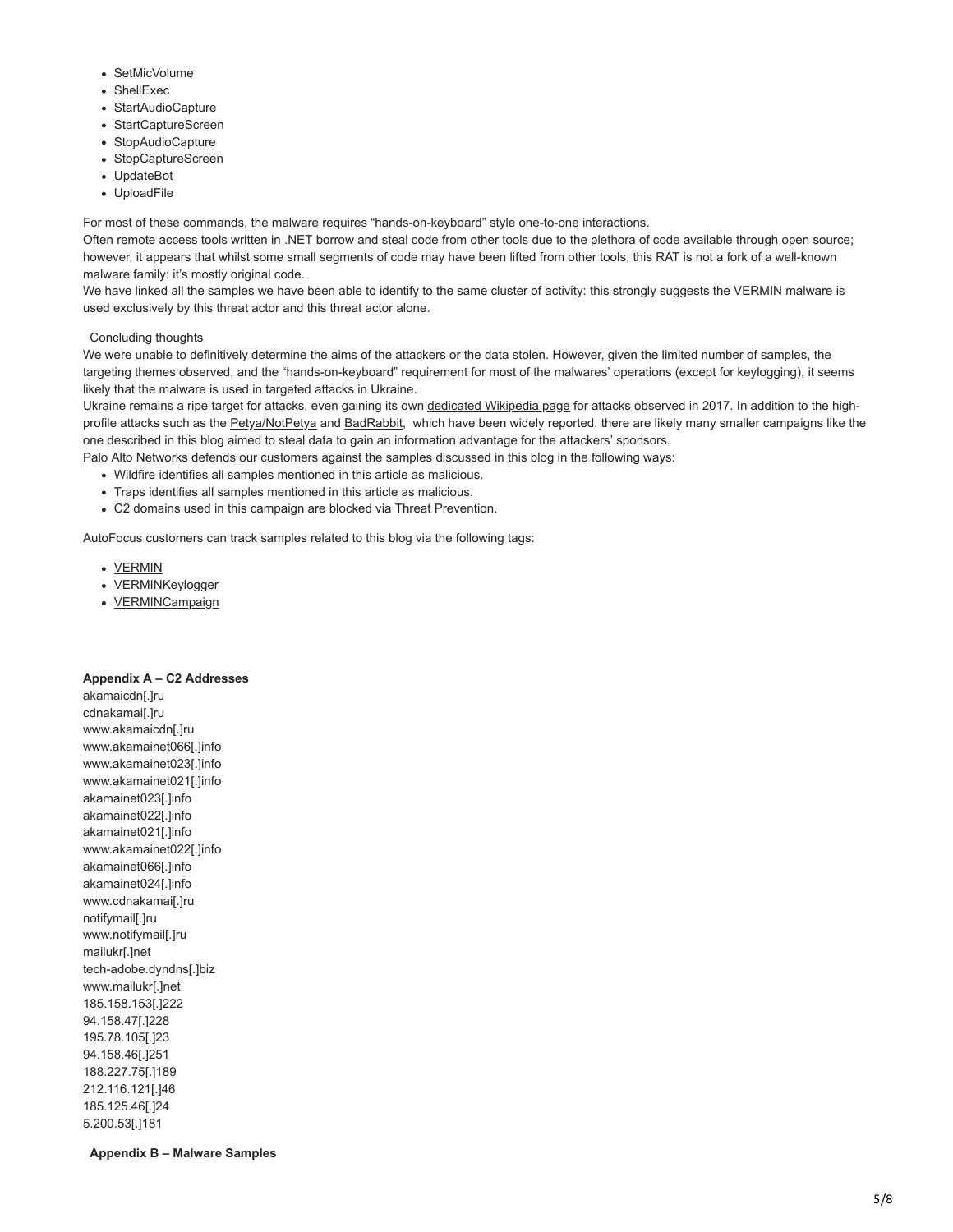| sha256                                                           | Family        |
|------------------------------------------------------------------|---------------|
| 0157b43eb3c20928b77f8700ad8eb279a0aa348921df074cd22ebaff01edaae6 | Quasar        |
| 154ef5037e5de49a6e3c48ea7221a02a5df33c34420a586cbff6a46dc5026a91 | Quasar        |
| 24956d8edcf2a1fd26805ec58cfd1ee7498e1a59af8cc2f4b832a7ab34948c18 | Quasar        |
| 250cf8b44fc3ae86b467dd3a1c261a6c3d1645a8a21addfe7f2e2241ff8b79fc | Quasar        |
| 4c5e019e0e55a3fe378aa339d52c235c06ecc5053625a5d54d65c4ae38c6e3da | Quasar        |
| 92295b38daa4e44b9d257e56c5b271bbbf6a620312dc58e48e56473427170aa1 | Quasar        |
| 9ea00514c4ae9519a8938924b02826cfafeb75fc70f16c422aeadb8317a146c1 | Quasar        |
| a3c84c5f8d981653a2a391d29f32c8127fba8f0ab7da8815330a228205c99ba6 | Quasar        |
| 7b08b0d4d68ebf5238eaa8a40f815b83de372e345eb22cc3d50a4bb1869db78e | Quasar        |
| f75861216f5716b0227733e6a093776f693361626efebe37618935b9c6e1bdfd | Quasar        |
| 51b0bb172c6e5eaa8e333fbf2451ae27094991b6330025374b9082ae8cd879cf | Quasar        |
| 46ae101a8dc8bf434d2c599aaabfb72a0843d21e2150a6c745c0c4a771c09da3 | Quasar        |
| 488db27f3d619b3067d95515a356997ea8e840c65daa2799bdd473dce93362f2 | Quasar        |
| 5a05d2171e6aeb5edd9d39c7f46cd3bf0e2ee3ee803431a58a9945a56ce935f6 | Quasar        |
| 6f4e20e421451c3d8490067f8424d7efbcc5edeb82f80bb5562c76d4adfb0181 | Quasar        |
| 9a81cffe79057d8d307910143efd1455f956f2de2c7cc8fb07a7c17000913d59 | Quasar        |
| c84afdd28fa0923a09f6dd3af1e3821cdb07862b2796fa004cd3229bc6129cbe | Quasar        |
| 6cf63ae829984a47aca93f8a1261afe5a06930f04fab6f86f6f7f9631fde59ec | Quasar        |
| aa982fe7d28bbf55865047b16334efbe3fcb6bae06e5ed9cab544f1c8d307317 | Quasar        |
| 2963c5eacaad13ace807edd634a4a5896cb5536f961f43afcf8c1f25c08a5eef | <b>VERMIN</b> |
| 677edb1a0a86c8bd0df150f2d9c5c3bc1d20d255b6f7944c4adcff3c45df4851 | <b>VERMIN</b> |
| 74ba162eef84bf13d1d79cb26192a4692c09fed57f321230ddb7668a88e3935d | <b>VERMIN</b> |
| e1d917769267302d58a2fd00bc49d4aee5a472227a75f9366b46ce243e9cbef7 | <b>VERMIN</b> |
| eb48a31f8f81635d24f343a09247284149884bd713d3bc1c0b9c936bca8bafd7 | <b>VERMIN</b> |
| 15c52b01d2b9294e2dd4d9711cde99e10f11cd188e0d1e4fa9db78f9805626c3 | <b>VERMIN</b> |
| 31a1419d9121f55859ecf2d01f07da38bd37bb11d0ed9544a35d5d69472c358e | <b>VERMIN</b> |
| 5586fb423aff39a02cddf5e456a83a8301afe9ed78ecbc8de2cd852bc0cd498f | <b>VERMIN</b> |
| 5ee12dd028f5f8c2c0eb76f28c2ce273423998b36f3fc20c9e291f39825601f9 | <b>VERMIN</b> |
| eb48a31f8f81635d24f343a09247284149884bd713d3bc1c0b9c936bca8bafd7 | <b>VERMIN</b> |
| 98073a58101dda103ea03bbd4b3554491d227f52ec01c245c3782e63c0fdbc07 | <b>VERMIN</b> |
| c5647603337a4e9bfbb2259c0aec7fa9868c87ded2ab74e9d233bdb2a3bb163e | <b>VERMIN</b> |
| eb46b8978619a72f4b0d3ea8961dde527f8e27e89701ccd6e5643c33b103d901 | <b>VERMIN</b> |
| abd05a20b8aa21d58ee01a02ae804a0546fbf6811d71559423b6b5afdfbe7e64 | <b>VERMIN</b> |
|                                                                  |               |

# Appendix

## **Appendix C – Python script to decode VERMIN resources**

1 #!/usr/local/bin/python

- 2 \_\_author\_\_ = "Juan C Cortes"
- 3  $version = "1.0"$
- 4 email\_ = "jcortes@paloaltonetworks.com"
- 5 from random import randint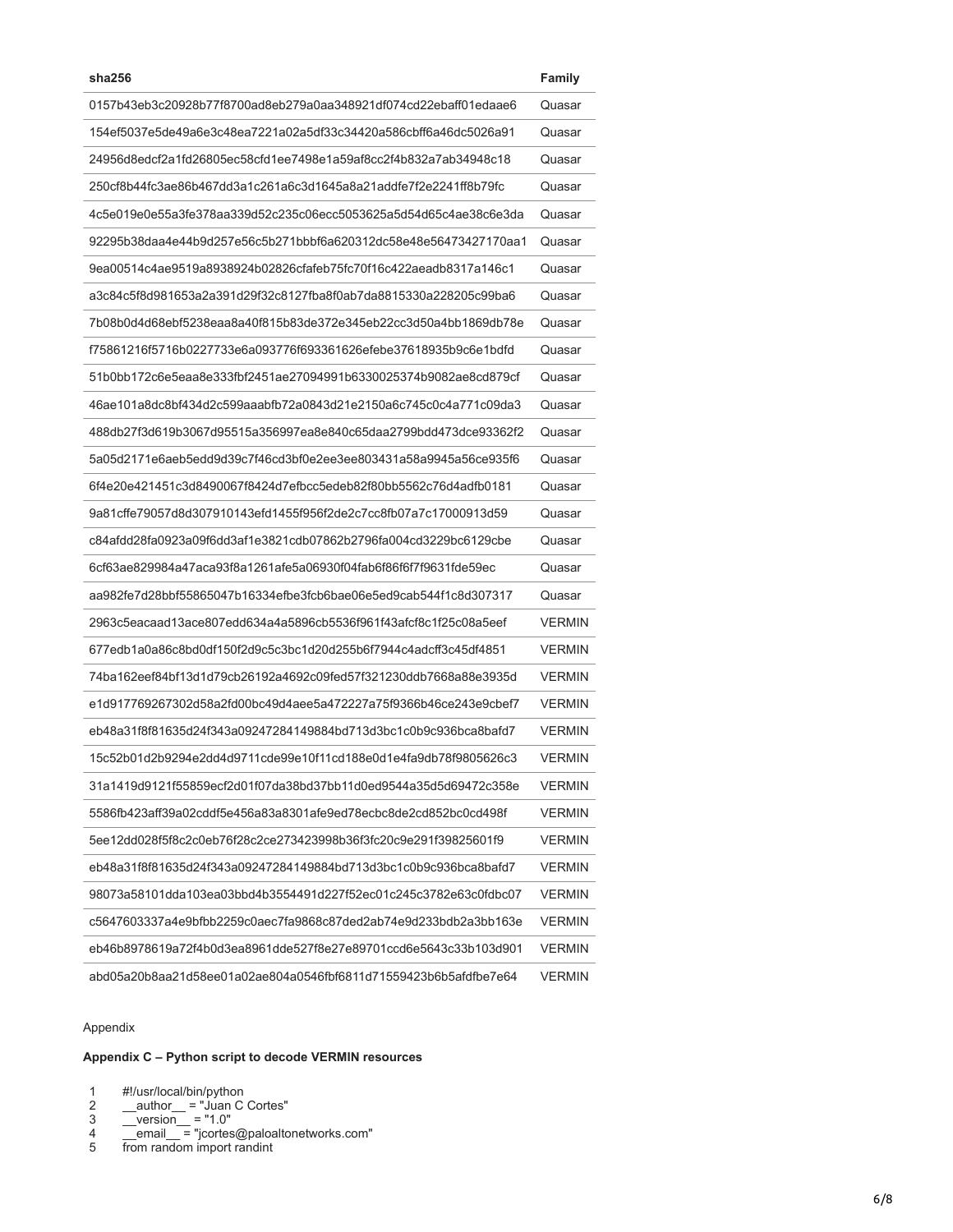6<br>7<br>8<br>9 10<br>11 12 13 14 15 16 17 18 19 20 21 22 23 24 25 26 27 28 29 30 31 32 33 34 35 36 37 38 39 40 41 42 43 44 45 46 47 48 49 50 51 52 53 54 55 56 57 58 59 60 61 62 63 64 65 66 67 68 69 70 71 72 73 74 75 76 77 78 79 80 81 82 83 import zlib import binascii import sys import logging import hashlib import argparse import os import struct from tabulate import tabulate from Crypto import Random from Crypto.Cipher import AES def parse\_arguments ( ): "Argument Parser" parser = argparse.ArgumentParser ( usage ="Decrypt strings for VerminRAT" ) parser.add\_argument ( "-v", "--verbosity", action ="store\_true", dest ="vverbose", help ="Print debugging information" ) parser.add\_argument ( "-o", "--output", dest ="output\_file", type =str, help ="Output results file" ) parser.add\_argument ( "input", type =str, action ='store', help="Input file of newline separated strings or single string") parser.add\_argument ( "-b", "--blob", action ='store\_true', help ="Param use for decrypting blobs of data instead of strings. Blob is autosave to 'blob.out'" ) return parser def write\_out(output\_list, headers, output\_file=False): "" " Pretty outputs list :param output\_list: List to output """ print tabulate (output\_list, headers, tablefmt ="simple" ) print "" if output\_file: with open (output\_file, "ab" ) as file: file.write(tabulate(output\_list, headers, tablefmt="simple")) file.write ("\n\n" ) def generateArray ( ): abyte = bytearray ( 6 ) for i in range (0,6 ): abyte[i] = randint ( 0, 0x7FFFFFFF ) % 7 return abyte; def parseEncrypteStr (encryptStr ): try: decoded = encryptStr.decode ('base64' ) hardcoded\_crc32 = decoded[- 4:] parsedEncrypted = decoded[16:- 4] iv = decoded[:16] return hardcoded\_crc32,parsedEncrypted,iv except Exception as e: print e def bruteForceCRC32Value (valuecrc32 ): while ( True ): arry = generateArray ( ) crc32 = binascii.crc32 (arry ) crc32 = crc32 % ( 1 << 32 ) if  $crc32 == valuecrc32$ : return (arry ) def decryptStr (str,key,iv ): aes = AES.new (key, AES.MODE\_CBC, iv ) blob = aes.decrypt (str ) return blob def parsePlainText (str ): char = "" for i in str: if 0x20 <= ord (i) <= 0x127: